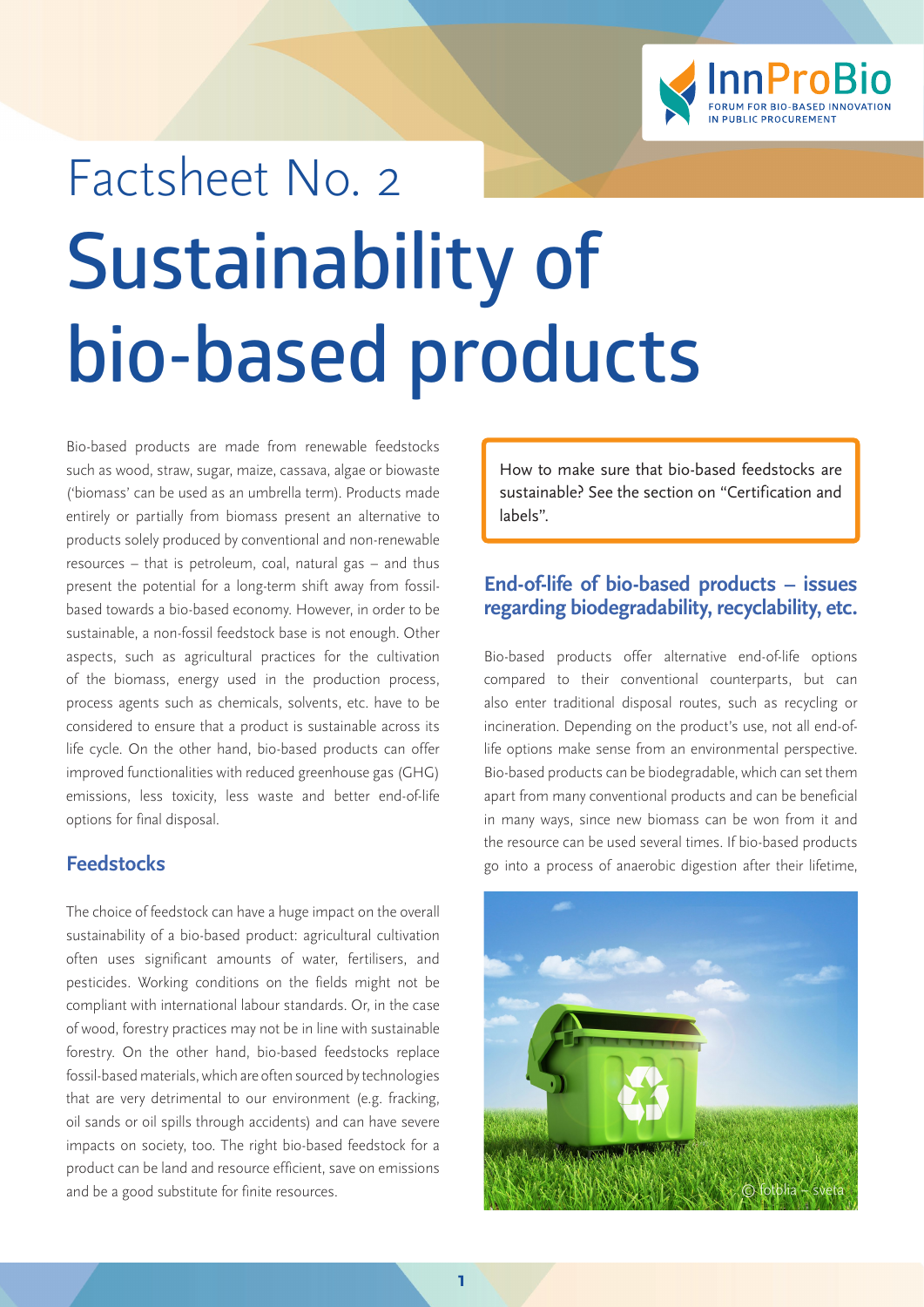biogas can be generated and what remains can be used as nutrients for agricultural purposes. However, recyclability is also a very important issue for sustainability, and processing energy demand as well as transport to composting facilities also needs to be taken into consideration when deciding on the most suitable end-of-life option.

Furthermore, not all biodegradable products biodegrade under the same conditions. Often, high temperatures are necessary, and in almost all cases biodegradability does not mean that products will degrade in the open environment, such as on the ground or in water, but require controlled environments in order for this to happen (as in e.g. industrial composting). As one example, biodegradability makes sense within a closed system, but not necessarily in mixed waste streams. For instance, for a hospital which has integrated [anaerobic digestion](https://en.wikipedia.org/wiki/Anaerobic_digestion) facilities that can provide energy directly to the hospital while keeping potentially contaminated products on site, the use of biodegradable products can provide benefits in functionality and for the environment. See Factsheet #3 on Biodegradability for more information.

# **Measuring environmental impacts – Life Cycle Assessment (LCA) and Product Carbon Footprint (PCF)**

#### **Greenhouse gas (GHG) emissions**

The production and use of products and services can cause different gases to be emitted into the atmosphere. According to the Kyoto Protocol, the six most relevant gases are carbon dioxide (CO<sub>2</sub>), methane (CH<sub>4</sub>), nitrous oxide (N<sub>2</sub>O), hydrofluorocarbons (HFCs), perfluorocarbons (PFCs) and sulphur hexafluoride (SF $_{\rm 6}$ ). They are responsible for absorbing and emitting radiation at specific wavelengths within the spectrum of infrared radiation emitted by the Earth's surface, the atmosphere and clouds. This can result in an increase of global temperatures, commonly referred to as the greenhouse effect, with the mentioned gases often referred to as GHG.



#### **Life cycle assessment (LCA)**

LCA is an international standardised methodology used to evaluate a product's impact on the environment over the entire period of its life – from cradle (that is, from raw material extraction) to grave (that is, disposal or recycling, etc.).

GHG emissions are one aspect of an environmental LCA to show the impacts related to the global warming of the Earth's atmosphere. Other environmental impact categories that can be considered are non-renewable energy use, fossil resources depletion, eutrophication, acidification, etc.

LCAs can be helpful in a public procurement process to evaluate the inputs, outputs and potential environmental impacts of purchasing a particular product throughout its life cycle. Life cycle considerations of products and/or materials are included as part of some eco-labels, namely [type I and type II eco-labels](http://www.globalecolabelling.net/what-is-eco-labelling). LCAs are important for establishing the sustainability case for bio-based products – thus more information will be available in the InnProBio Factsheet #5 on LCA.

#### **Product carbon footprint (PCF)**

A carbon footprint measures the total GHG emissions caused directly and indirectly by a person, organisation, event or product. A carbon footprint is measured in tonnes of carbon dioxide equivalent (tCO<sub>2</sub>e) and considers the six Kyoto Protocol GHGs. A PCF is a means for measuring, managing and communicating GHGs related to goods and services. They cover emissions over the whole life of a product or service, from the extraction of raw materials and manufacturing process right through to its use and recycling or disposal. A carbon footprint is generated based on LCA but focuses on a single issue: global warming.

# **Certification and labels**

Sustainability certifications and labels can help public procurers to define their requirements regarding bio-based products in their public tenders.

Under the new EU [Public Procurement Directive](http://ec.europa.eu/growth/single-market/public-procurement/index_en.htm)s (2014) contracting authorities have the possibility of using labels as a source of information for defining technical specifications or award criteria. Labels also offer a sure way to procurers to check compliance with these requirements, by accepting the label as one means of proof of compliance with the technical specifications, for instance. Further details governing the requirements for using labels in public procurement are provided in the Directives themselves and in the European © fotolia – psdesign1 Commission's latest guidance on green public procurement: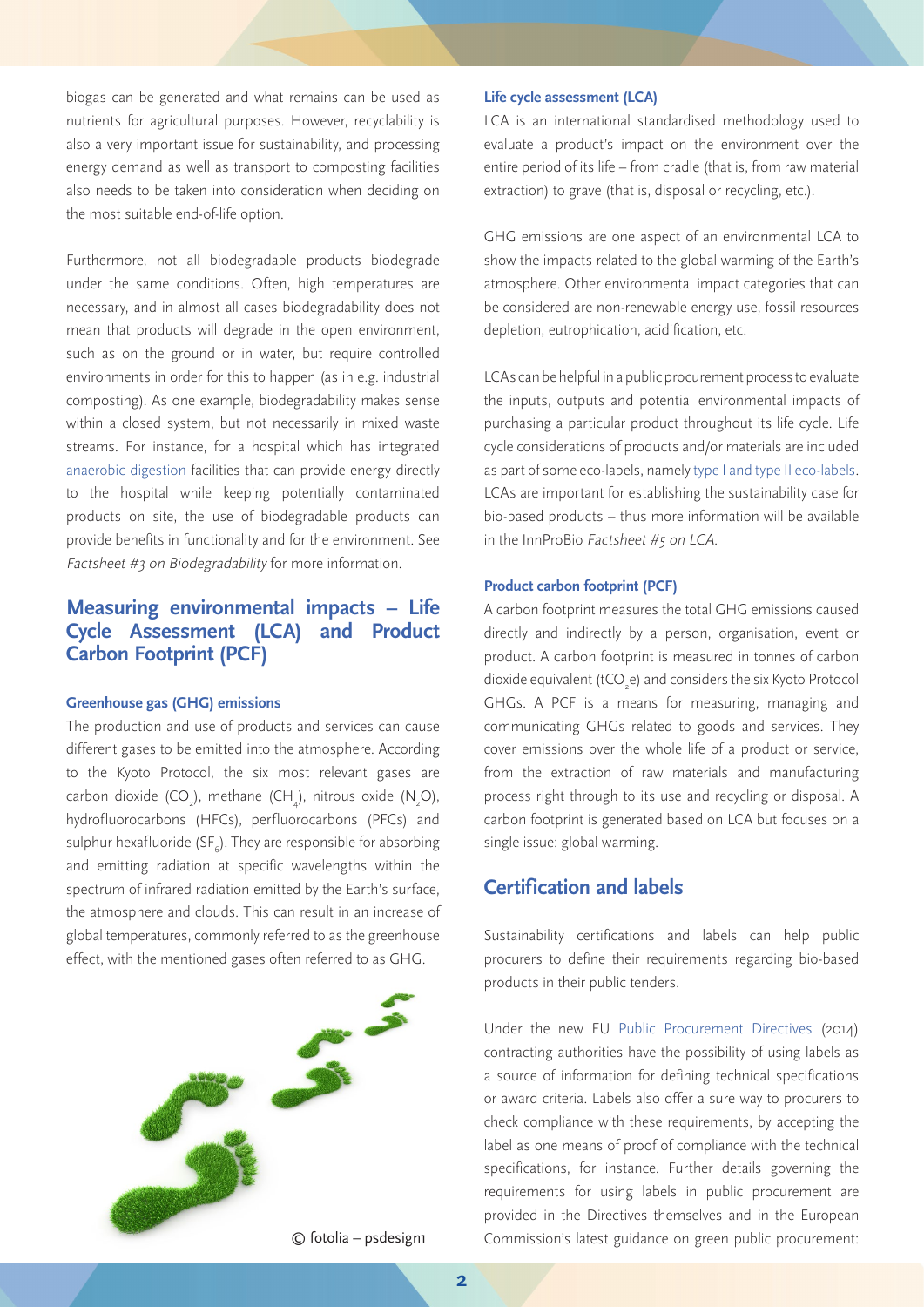the "[Buying Green!" Handbook](http://ec.europa.eu/environment/gpp/pdf/Buying-Green-Handbook-3rd-Edition.pdf) – the third edition was published in April 2016.

The following is a (non-exhaustive) list of different labels, certification schemes and standards that may be considered when purchasing bio-based products or services:

#### **ISO 14024 Type I Ecolabels specifying bio-based products:**

● [EU Ecolabel](http://ec.europa.eu/environment/ecolabel/products-groups-and-criteria.html) ("the Flower"):

**Lubricants:** Lubricants receiving the EU Ecolabel need to prove a minimum content of bio-based carbon between >45% and >70% (depending on the type of lubricant). [More information is available here.](http://ec.europa.eu/environment/ecolabel/documents/lubricants.pdf)

● [Nordic Ecolabel](http://www.nordic-ecolabel.org/criteria/product-groups/) ("Nordic Swan")

Sanitary products: This product group includes biobased materials in the form of fluffy pulp and bio-based polymers. Material composition must either include a share of 7% of all polymers from renewable raw materials, a share of 50% of all materials derived from renewable resources or the global warming potential of all the materials cannot be above 2.1 kg CO<sub>2</sub>-equivalents/ kilogramme of the product. [More information is available](http://www.nordic-ecolabel.org/criteria/product-groups/?p=2) [here.](http://www.nordic-ecolabel.org/criteria/product-groups/?p=2)

**Disposables for food:** A minimum of 90% by weight of the product must be produced from renewable raw materials (except for inorganic fillers which can make up to 20% of the product). [More information is available](http://www.nordic-ecolabel.org/criteria/product-groups/?p=1)  [here.](http://www.nordic-ecolabel.org/criteria/product-groups/?p=1)

#### ● **[Blue Angel](https://www.blauer-engel.de/de/produktwelt) (**"**Blauer Engel**"**):**

**Office materials** (writing utensils and stamps): A very recent revision of the criteria for these products has included the provision that they need to be produced either from 60% renewable raw materials or from 80% recycled materials. [More information is available here \(in](https://www.blauer-engel.de/de/produktwelt/haushalt-wohnen/schreibgeraete-stempel) [German\).](https://www.blauer-engel.de/de/produktwelt/haushalt-wohnen/schreibgeraete-stempel)

# **Private, third-party certifications for different aspects:**

#### **Sustainable feedstocks**

The cultivation of renewable resources (usually from forestry and agriculture, sometimes from marine aquaculture) has a huge impact on the sustainability of the final bio-based products. Due to the EU's renewable energy policy, a multitude of certifiers have developed certification schemes for agricultural biomass that adhere to the conditions laid down in the EU's Renewable Energy Directive (RED). Most of them have by now adapted their schemes in a way that they can be applicable also to materials, not only to energy. For wood, sustainability certification schemes were developed

before the renewable energy policy due to concerns about unsustainable forestry practices in many parts of the world.



- **Wood** 
	- [Forest Stewardship Council \(FSC\)](https://ic.fsc.org/en)
	- [Programme for the Endorsement of Forest Certification](http://www.pefc.org)  [\(PEFC\)](http://www.pefc.org)
- Agricultural biomass
	- [International System for Carbon Certification \(ISCC](http://www.iscc-system.org/en/)  [and ISCC+\) – all agricultural biomass](http://www.iscc-system.org/en/)
	- [Roundtable on Sustainable Biomaterials \(RSB\) all](http://rsb.org)  [agricultural biomass](http://rsb.org)
	- [REDcert](http://www.redcert.org/index.php?lang=en)  all agricultural biomass
	- [Better Biomass](http://www.betterbiomass.com) all agricultural biomass
	- [Roundtable on Sustainable Palm Oil \(RSPO\)](http://www.rspo.org/about)  only palm oil
	- [Bonsucro](http://www.bonsucro.com)  only sugar
	- [Roundtable Responsible Soy \(RTRS\)](http://www.responsiblesoy.org/?lang=en) only soy

A report from WWF assessing the different certification systems, comparing strictness, etc. is available [here](http://awsassets.panda.org/downloads/wwf_searching_for_sustainability_2013_2.pdf).

#### **Bio-based content**

Existing certification of bio-based content refers to bio-based carbon and is based on the American standard ASTM 6866 "Standard Test Methods for Determining the Biobased Content of Solid, Liquid, and Gaseous Samples Using Radiocarbon Analysis", but also refers to CEN TS (technical specification – not the same as a standard) 16137 "Plastics – Determination of bio-based carbon content". Once the European standards on bio-based content have been finalised and published, it is expected that European certification bodies will also consider them.